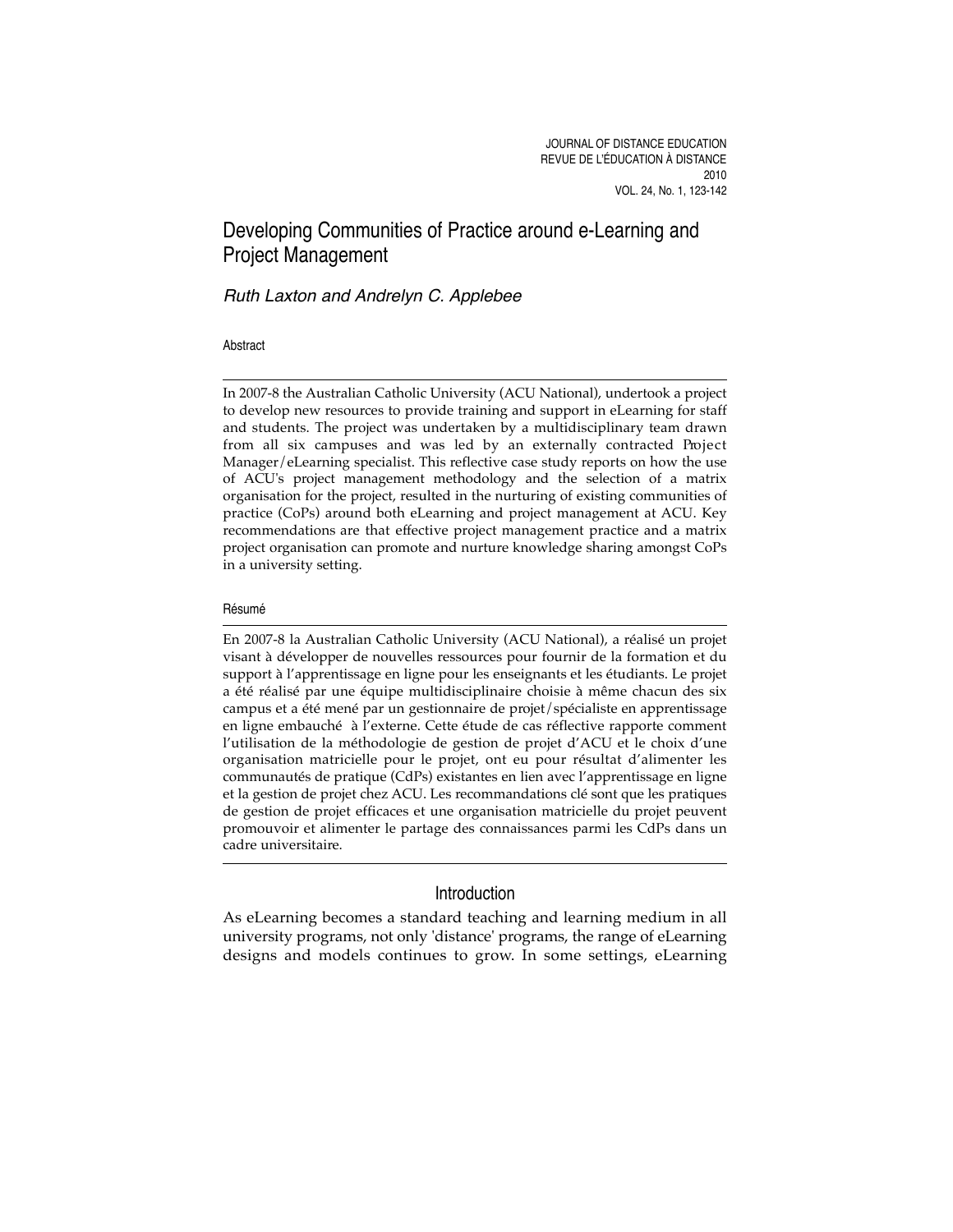simply constitutes the use of a Learning Management System (LMS) to complement face-to-face teaching, perhaps only providing a repository of print and other media resources for students to access. In other situations eLearning means that teachers and students communicate only online and the virtual community is the only teaching and learning forum and teachers and students may never meet face-to-face (see, e.g., Bullen, 2006). However, the simple definition of eLearning provided by Garrison & Anderson (2003, p. xi) as "learning facilitated on-line through network technologies" adequately describes the essential element in every eLearning scenario.

All manifestations of eLearning in universities are designed and become established via initial projects. The range of projects that may be called 'eLearning projects' is enormous. Projects may involve, for example, introducing a new LMS, providing professional development for online facilitators, developing new eLearning software or implementing a new eLearning policy (see, e.g., Applebee & Veness, 2006; Bullen, 2006).

During 2007—2008 the Australian Catholic University (ACU) completed an eLearning project in response to its *Strategic Plan for Online Teaching and Learning* (ACU National, 2007a). The new plan included targeted outcomes related to support and training for students and development and support for staff. It was decided to develop online resources to contribute to achieving these targeted outcomes. The resources included a new open-access eLearning website for both staff and students and two tutorials developed within the LMS (one for staff and one for students) to help develop knowledge and skills in online teaching and learning at ACU. The development of these resources was undertaken as a formal project. An external project manager/eLearning specialist was engaged and the rest of the project team was drawn from ACU Faculty and general staff.

This reflective case study investigates whether the particular organization of the project and the management processes used, p romoted effective knowledge management and nurtured existing communities of practice (CoPs) around eLearning and project management. The Project Manager and a member of the Steering Committee are the authors of this paper and each brings their particular focus to this case study.

#### Literature

Practitioners have long drawn on the research of Wenger to theorize the way that tacit knowledge is shared within organisations (see, e.g., Wenger, 1998; 2001; 2004; Wenger & Synder, 2000; Wenger, McDermott & Synder, 2002). In our reflective analysis we were interested in whether: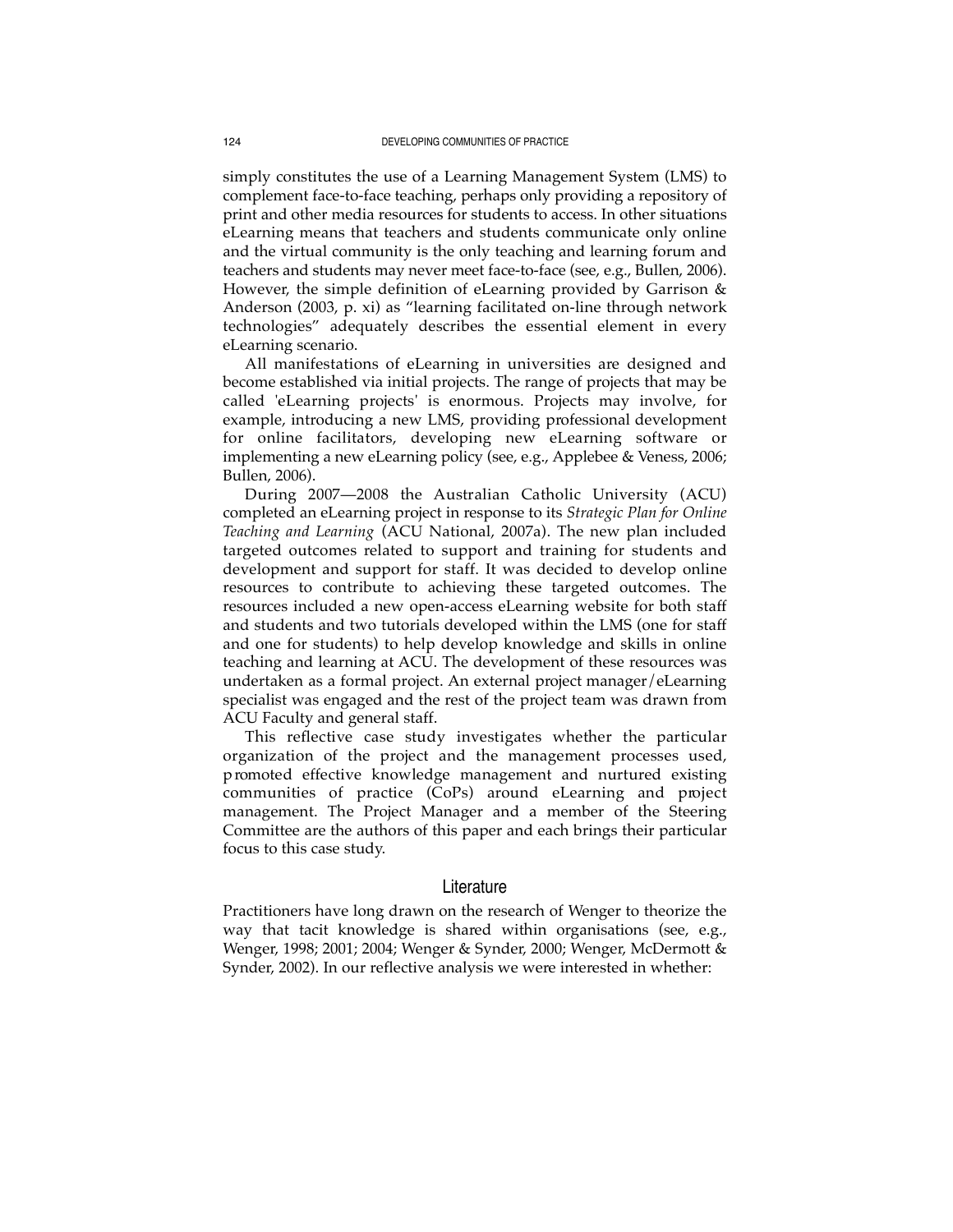- the organizational structure of a project can inhibit or enhance broader knowledge sharing
- projects using a matrix organization better facilitate the dissemination of team members' new knowledge and skills learnt from the project
- the practitioners (project team members drawn from different faculty and administrative areas of the organization) share their new knowledge via situated learning back in their own communities of practice (CoPs).

To consider these questions it is important to discuss the role of knowledge management and communities of practice in relation to project organization.

### *Knowledge Management and Communities of Practice*

Wenger defines 'knowledge' as what our "communities have accumulated over time to understand the world and act effectively in it" and defines the act of managing knowledge as the ability to "care for, grow, steward and make more useful" (2004, p.1). Within organizations, practitioners, i.e., the people who use the knowledge in their activities, are, as Wenger comments, "in the best position to manage the knowledge" (Wenger, 2004, p. 2). In fact he argues that "unless you are able to involve practitioners actively in the process, your ability to truly manage knowledge assets is going to remain seriously limited" (Wenger, 2004, p. 1).

It is practitioners, connected through the systems, structures and processes established by the organization, who have the ability to work through these interconnected channels. The concept that knowledge resides in practice is also one supported by Lindkvist; "Vital knowledge resides in practice, in the system of activities and the tacit, communal background knowledge contained in the practice and narratives of the community" (2005, p. 1196) So how is this vital practice-based knowledge shared and transferred?

In recent years the term 'communities of practice' (CoP), originally coined by Lave and Wenger (1991) through a study of situated face-toface learning, has become widely used to describe how knowledge can be transferred in organizational contexts (see Ardichvili, 2008; Lave & Wegner, 1991; Roberts, 2006; Wenger, 2004). The situated learning that occurs between "people, activities and the world, developing with time and in relation to other tangential and overlapping communities of practice" is a key tenet of the development of knowledge in dynamic communities (Lave & Wegner; 1991, p. 8).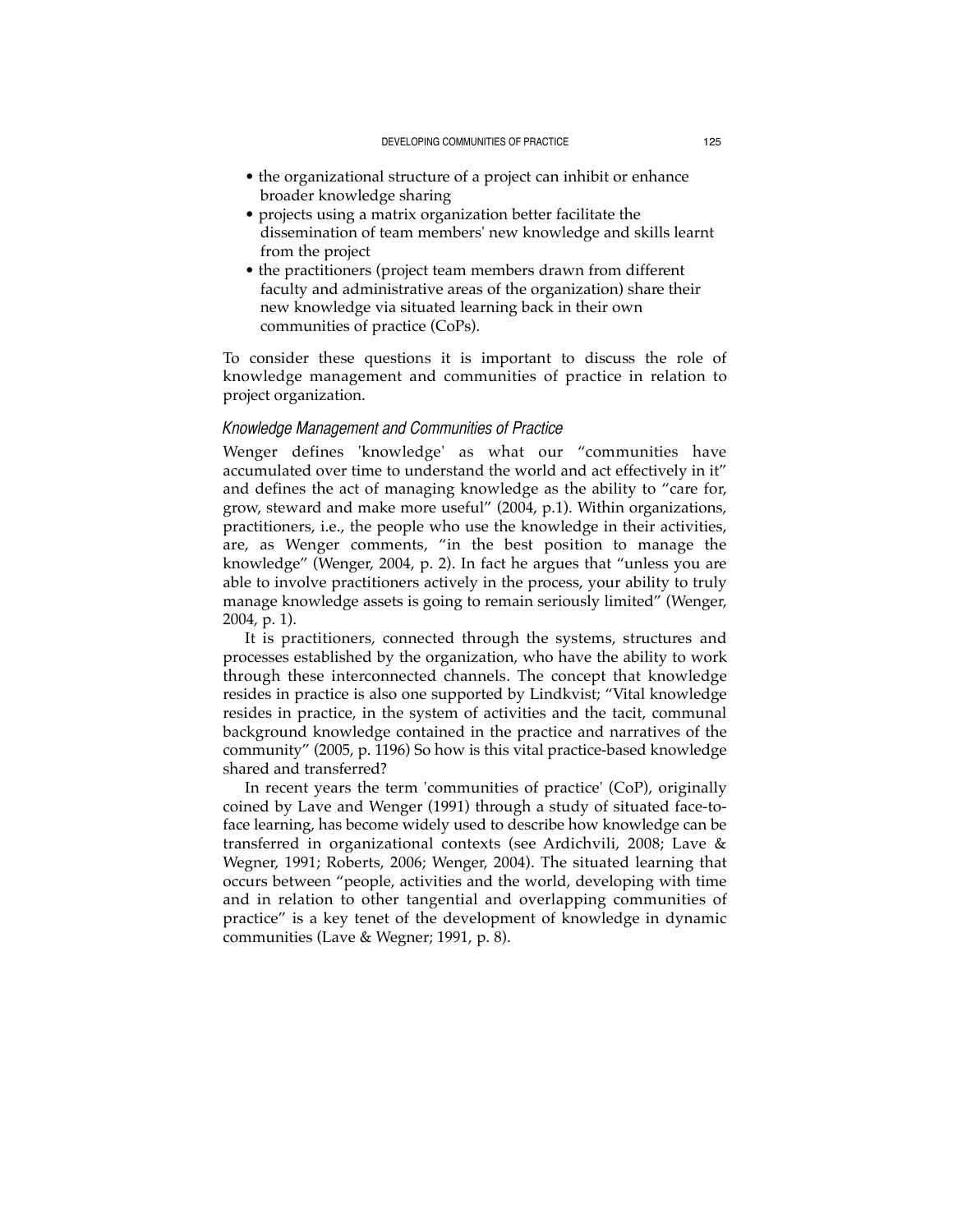Wenger defines CoPs as "groups of people who share a passion for something that they know how to do, and who interact regularly in order to learn how to do it better" (Wenger, 2004, p. 2). The characteristics of these communities include, for example, 'shared ways of engaging in doing things together; mutually defining identities; knowing what others know; what they can do and how they can contribute to an enterprise and a rapid flow of information and propagation of innovation' (Roberts, 2006, p. 625.)

In the relatively new world of e-learning at universities, best practice is constantly being set at new standards as the discipline develops and innovates. It is through sharing new knowledge and practices on the ground that this 'propagation of innovation' in any university community of practice can most effectively occur.

CoPs are not without critics (see Contu & Willmott, 2006; Roberts, 2006) who argue, for example, that more research is needed to investigate power, trust and predispositions of the communities and how they respond to change. However, it is generally accepted that CoPs are one way that organizational and individual knowledge can be shared.

The role of the practitioners is crucial to this process of knowledge sharing and transfer within CoPs. Practitioners have dual roles when they find themselves working for a time within both a project and their functional units and this enables them to 'carry' the tacit, situated learning and knowledge between the two spheres of their CoP. Following our key questions for this case study then, what can assist them to share their knowledge more easily? Does the organization of the project enhance or hinder the sharing of situated learning?

#### *Project Organization*

The form of project organization has a great impact on the outcome of any project. Literature generally refers to three kinds of organization as, for example, described by Meredith and Mantel (2006): (1) the *functional* organization, where projects are originated and are housed in functional areas and are managed within that area; (2) the *pure project* organization, where all work in the organization is defined around specific projects and team members work on one project at a time and report only to the project manager; (3) and the *matrix* organization, probably the most common, where team members work part-time on a project while remaining in their functional role. In matrix organizations, the team report to both their functional manager and to the project manager, obviously a source of conflict at times.

Matrix management in projects has a range of advantages and disadvantages. Gray and Larson (2003, pp. 67-8) include among the advantages: effective resource sharing, the strong singular focus of the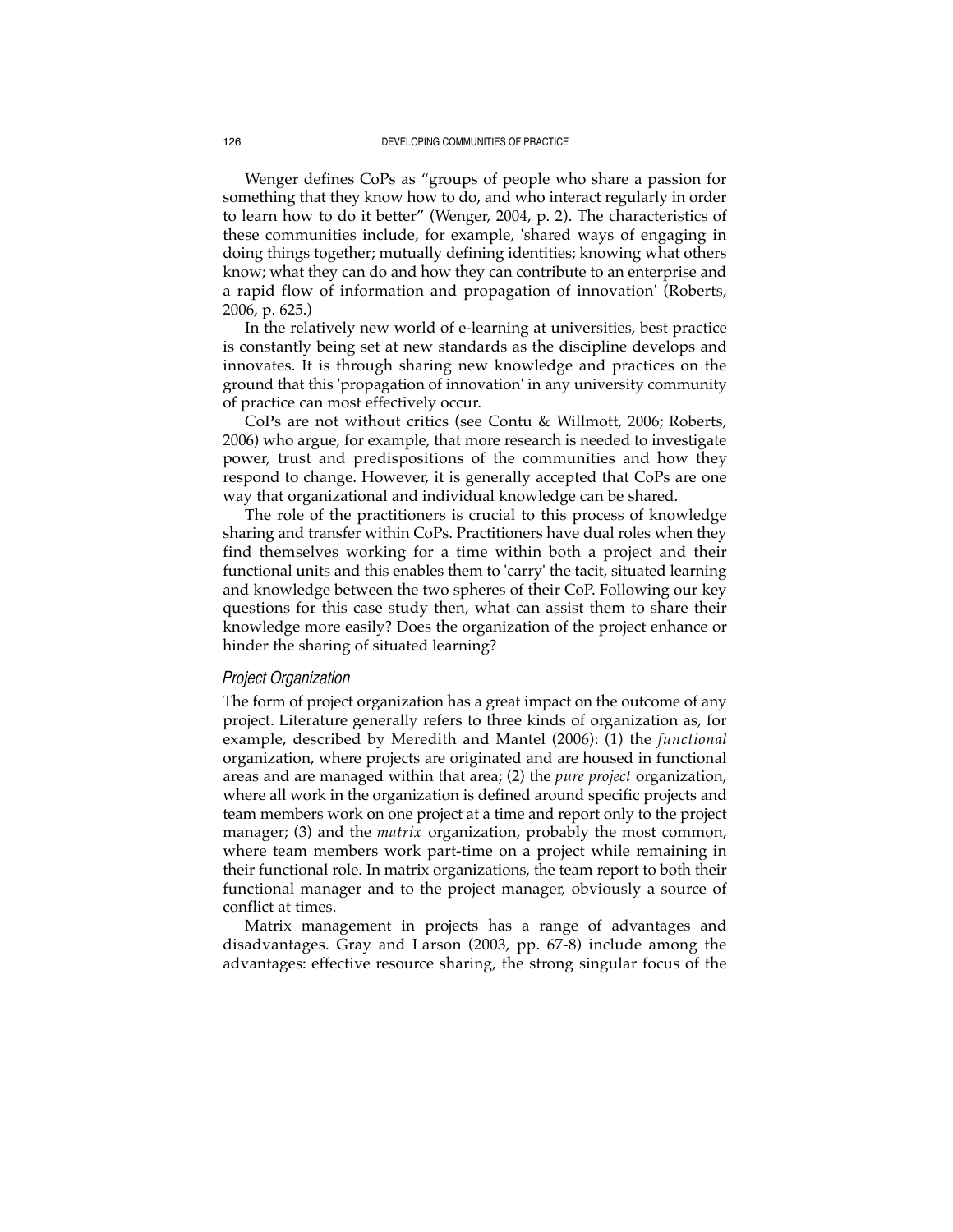project manager, access to organization wide technologies and expertise, and a role for team members to return to after the project. However, they note the following disadvantages: tension between functional and project managers, conflict when resources are scarce, the stress of having two bosses for team members and prolonged decision making as several functional units are involved. All these strengths and weaknesses were apparent in our project and were addressed by the Project Manager and the team as they arose.

This case study reviews ACU's eLearning project to discuss the potential for projects using matrix organization to nurture the development of CoPs via situated learning that occurs in the project. The use of effective PM methodology is also discussed as a tool to promote this knowledge management around both eLearning and project management.

# Background of ACU eLearning Project

ACU (opened in 1991) is a public university open to students and staff of all beliefs. There are six campuses distributed across NSW, Victoria, Queensland and ACT, each operating on a decentralized central model. There are four faculties—Arts & Sciences, Education, Health Sciences and Theology & Philosophy. There are both face-to-face, online and distance education programs and students are located both in Australia and overseas. The Learning and Teaching Centre is the eLearning specialist unit at ACU.

The project could have been developed solely by the Learning and Teaching Centre (a *functional* approach). It could have been organized as a full-time project and either totally outsourced or undertaken by a dedicated ACU team (*pure project* approach). These alternative project structures may have arguably brought more up-to-date or specialist eLearning expertise into the university. However, ACU structured its eLearning project using a *matrix* organization, drawing team members (practitioners) from a range of functional areas (faculties and administrative units) , and employed effective PM methodology.

A partially 'virtual team' was established. A virtual team is defined as "geographically dispersed groups of individuals who have interdependent performance goals and whose work is facilitated by communication technology" (Ardichvili, 2008, p. 542). Although the majority of team members were geographically dispersed, had interdependent goals and their work was facilitated by communication technology (including teleconferences, videoconferences, emails, websites and Intranet repositories), some of the team members were able to meet face-to-face, so it could not legitimately be called a completely 'virtual' team.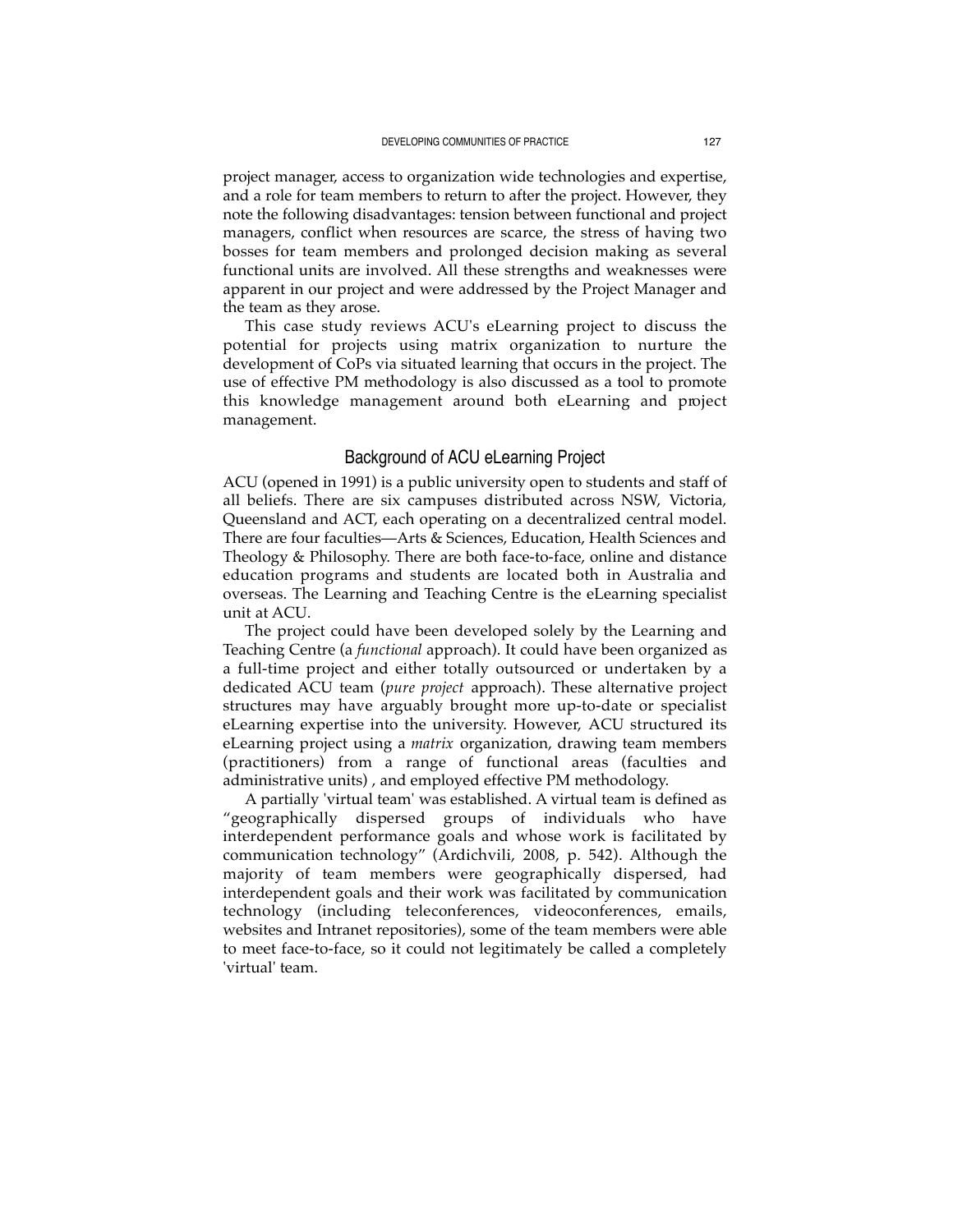# *eLearning Resources Created*

As outlined in the Introduction, ACU's new eLearning resources were planned in response to the *Strategic Plan for Online Teaching and Learning* which recognized (p. 3) the need for ongoing support and training for students and staff development and support in eLearning. This project was perhaps not a typical 'eLearning project' in that we were not developing a specific eLearning program using new technology, but resources about eLearning using known and familiar technologies website creation and ACU's Learning Management System, *Blackboard*.

The resources, an open-access website:

#### http://www.acu.edu.au/elearning

and two online tutorials (created in *Blackboard*) for staff and students, were chosen as the methods, along with other initiatives, of providing this information, training and support any time, any place. The end-users, ACU staff and students, teach or study in different locations and study modes. ACU refers to two main study modes: *web-enhanced* learning, which is generally face-to-face learning complemented by online learning; and *fully online,* where students study in distance mode and rarely, if ever, come to a campus. The resources included a series of 12 videos, where staff and students provided their own statements on what is important to them to ensure successful eLearning; together with a range of other media such as on screen video demonstrations and html and pdf instructions on practical and pedagogical aspects of eLearning.

The project was sponsored by the Pro-Vice-Chancellor (Academic Affairs) and a Scoping Committee, comprising both staff and students, devised the scoping documents (or Project Charter). The Steering Committee comprised the Pro-Vice-Chancellor (AA), the Director of the Learning and Teaching Centre, the Director of Flexible Teaching and Learning, the Director of Information Technology and the Director of Libraries. The contracted Project Manager/eLearning Specialist followed the ACU project management procedures to enable accomplishment of project objectives. The team functioned as a partially virtual team—all team meetings were held by videoconference or teleconference.

However, project management does not always sit easily in a university setting and ACU's particular context offered some specific challenges.

# *Project Management at ACU*

Project management has grown out of organizational cultures very different to the academic milieu of universities i.e., the military and commercial organizations. In fact the collegial culture of universities can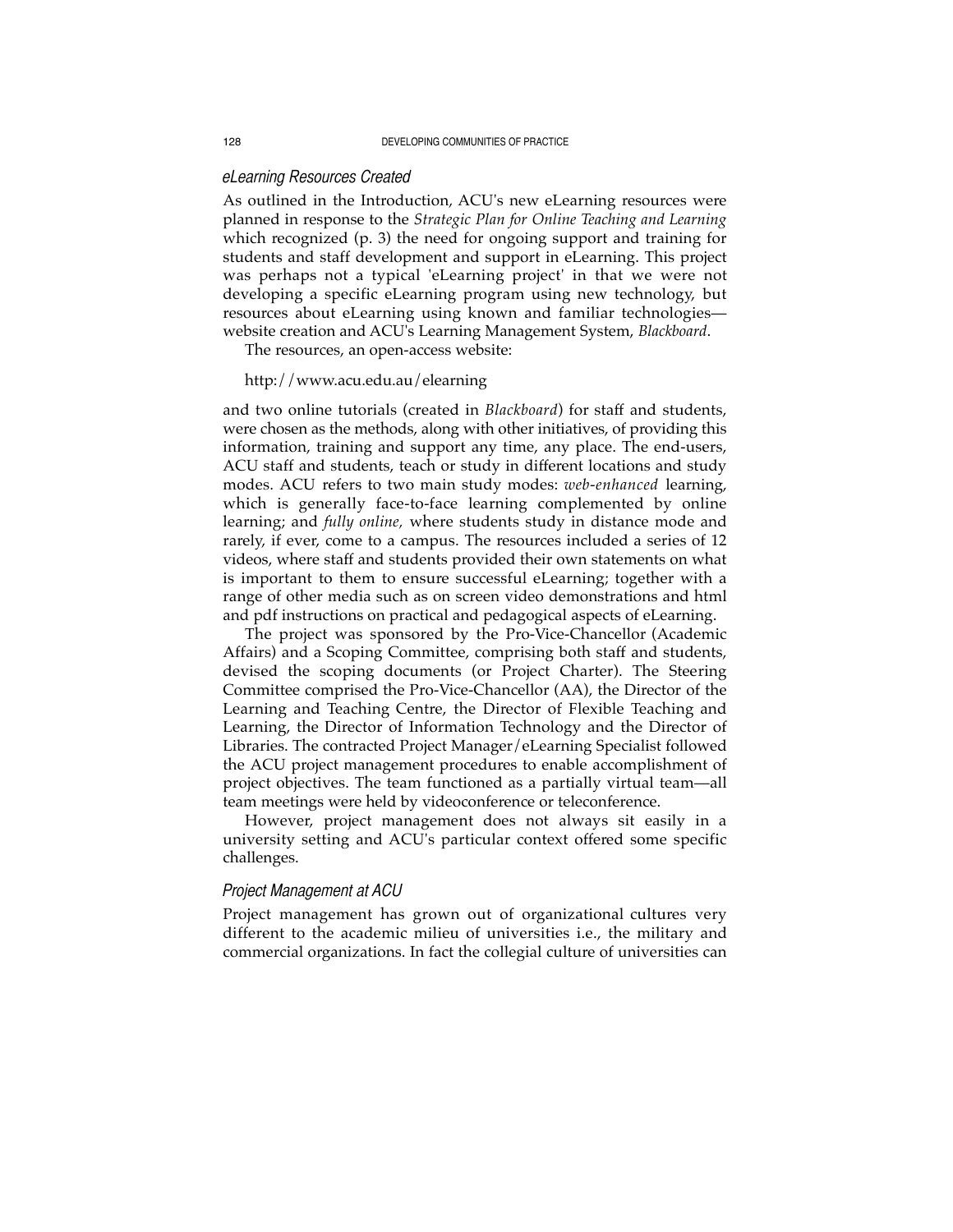find the rigor and controlled nature of project management quite abhorrent (Bullen, 2006). Bullen refers to Berquist's (1992) discussion of four dominant features of university culture—collegial, managerial, developmental and negotiated behaviour. But Bullen argues that although the managerial culture is growing, the collegial still dominates. The concept of 'academic freedom' is one that is keenly defended by universities. Bullen (2006, p. 173) warns:

Academic freedom may seem like an issue far removed from the mundane considerations of project management but it is emerging as one of the key conflict-producing features of the collegial culture that is threatening the ability of universities to use a project management approach to e-learning development.

The project manager needs to be mindful of this potential 'cultural clash' and actively sell the project management methodologies to the team. Bullen notes (p. 172) "This means that deadlines, deliverables and expectations must be negotiated and that creativity must be used in getting faculty members to fulfill their responsibilities. Ultimately, there is little the project manager can do if the faculty member doesn't produce". ACU does not yet have a strong project management capability, but has an awareness of the strengths and limitations of that capability. An organization that has achieved project management maturity demonstrates maturity in "systems, structures, processes, policy, and training in all the key knowledge areas and critical success factors for projects" (Cooke & Tate, 2005, p. 242). Kerzner's (2001) Project Management Maturity Model defines five levels of maturity: 1. Common Language, 2. Common Processes, 3. Singular Methodology, 4. Benchmarking and 5. Continuous Improvement. ACU can be categorized as moving from Level 2, *Common Processes* to Level 3, *Singular Methodology,* which are defined as follows (Kerzner, 2006, pp. 890-891):

**Level 2—Common Processes:** In this level the organization recognizes that common processes need to be defined and developed such that successes on one project can be repeated on other projects. Also included in this level is the recognition that project management principles can be applied to and support other methodologies employed by the company.

**Level 3—Singular Methodology:** In this level, the organization recognizes the synergistic effect of combining all corporate methodologies into a singular methodology, the centre of which is project management. The synergistic effects also make process control easier with a single methodology than with multiple methodologies.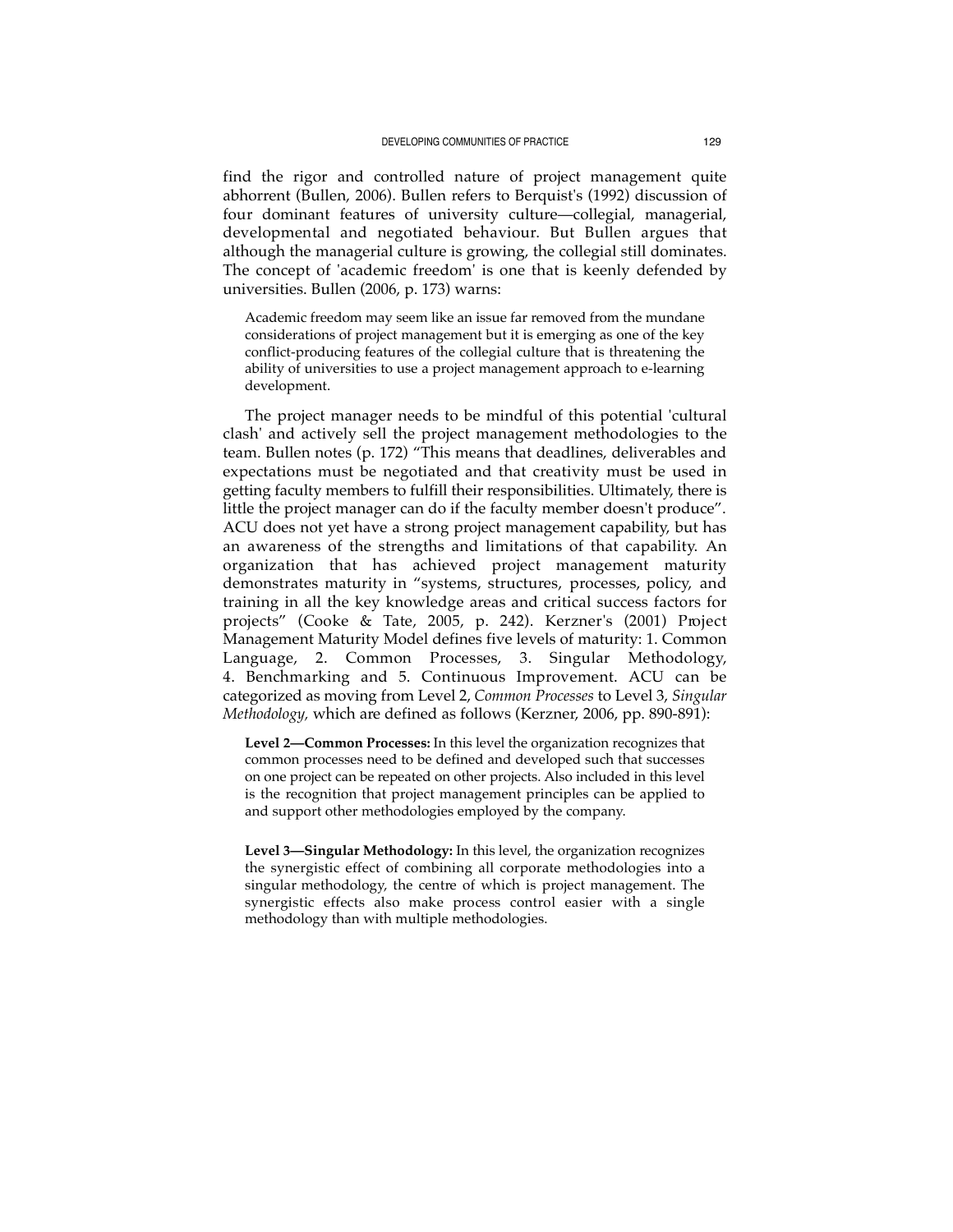Pennypacker and Grant's (2003) description of the five-level *P M Solutions Project Management Maturity Model,* which has similarities to Kerzner's model, define organizations being at Level 2, Structured Processes and Standards, when:

Many project management processes exist in the organization, but they are not considered an organizational standard. Documentation exists on these basic processes. Management supports the implementation of project management, but there is neither consistent understanding, involvement, nor organizational mandate to comply for all projects (p. 7).

This description accurately describes the situation at ACU at the beginning of the project in late 2007. The University was not yet at Pennypacker and Grant's Level 3, *O rganizational Standards and Institutionalised Process,* since, at this level project management processes are described as institutionalised and automated. At ACU, a Project Management Policy had been approved in July 2007 and stated (p.1) "The University is committed to the adoption of project management tools to assist in the implementation of major strategies. This policy is designed to prescribe to the University community the essential elements in the management of major administrative projects" (ACU Nationa1, 2007b).

There were newly-documented project management processes and templates available in a Project Management Handbook on the university website. The Project Manager used the Project Management Handbook which included nine essential elements of the management of projects and these requirements were all addressed. The essential elements included aspects such as approvals, regular reporting, scheduling budgeting change and risk management, etc. Of particular note was the key requirement that:

Project managers (are required) to have sufficient experience, skills and available time to manage the project." (ACU National, 2007b, p. 2)

As current and future projects successfully implement the Project Management Policy and the methodology becomes more embedded, the university will aim to learn from the experiences and move towards p roject management maturity where benchmarking and continuous improvement can develop.

# *ACU eLearning Project Organization*

With the matrix organization of the project, team members were seconded on a part-time basis from a range of units including academic Online Advising staff (2 Senior Faculty Lecturers), the library (1), *Blackboard* technical support staff (2), IT infrastructure staff (2) and student support (1).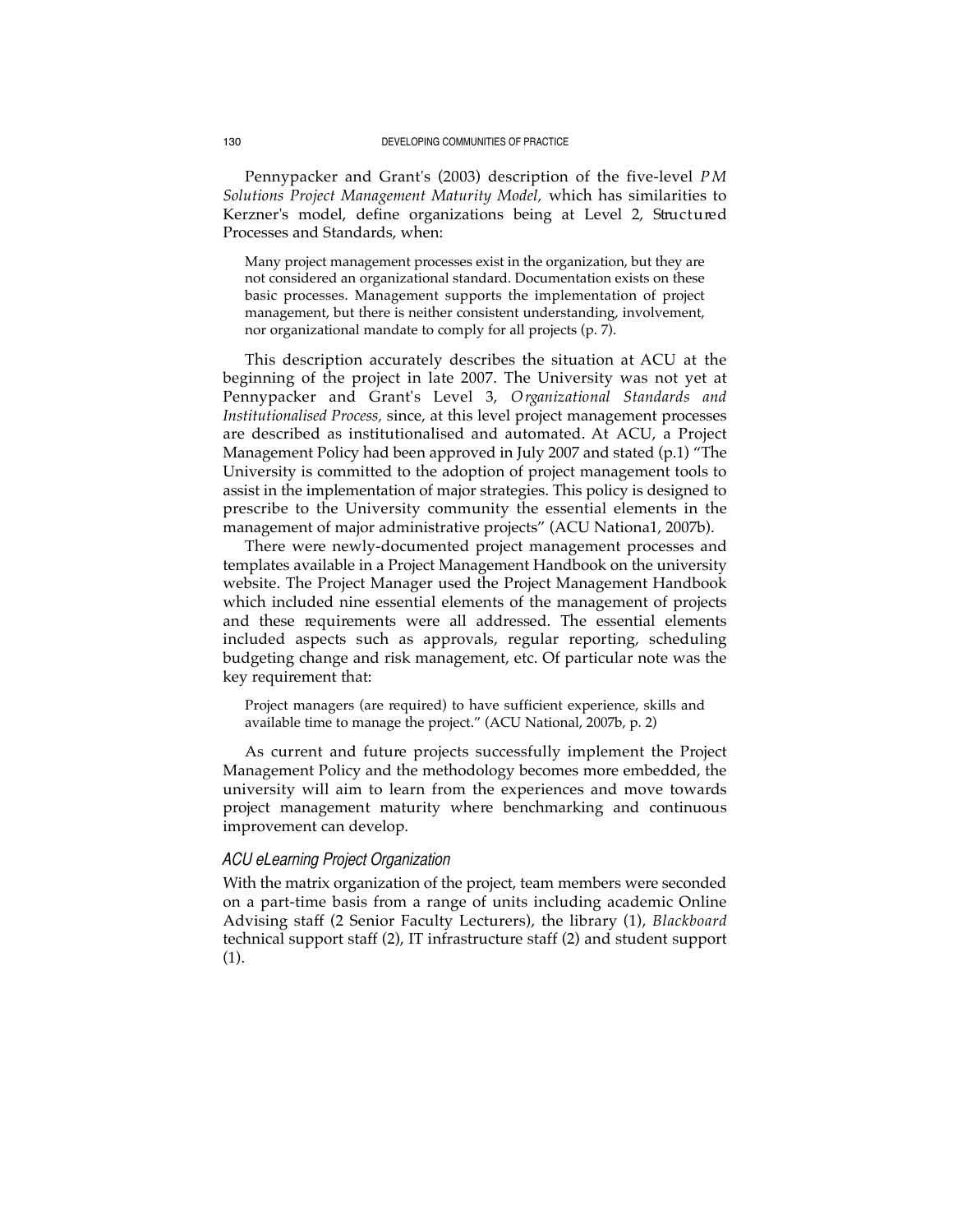The acknowledged need for an external Project Manager/eLearning specialist recognised that although there was great expertise within the ACU community, some extra knowledge and skills were needed. Wenger argues that external expertise is needed at times because the "inherently self-managing nature of communities of practice does not mean that practitioners know everything, are skilled at the process of managing knowledge, or can do all this without help" (2004, p. 2).

The matrix team experience was even more challenging due to the virtual nature of the project work, given that the team was geographically spread across six campuses and four states and had, in fact, never met face-to-face as a whole team (although, at times, parts of the team did). The original Scoping Committee did not consider other project organizations when planning the project. This may, in part, reflect the collegiate nature of universities. It may also reflect the particular organizational culture of the ACU, which values knowledge sharing and collaboration. Further to our key case study questions, we explored the potential benefits of the matrix structure and the related opportunities for nurturing communities of practice.

# How the Project Nurtured CoPs

The implementation of a matrix organization was an essential structure to nurture the development of CoPs around eLearning and Project Management. The practitioners' team members were (and still are) working in different areas of the organization and the knowledge they gained in the project was shared and developed in the situated learning environments of their work contexts.

# *A Model of a Matrix Organizations and CoPs*

The diagram following shows the process of knowledge sharing between the practitioners in the project team and the broader communities of practice at ACU.

From the centre of the diagram the Steering Committee represents the organizing body that approved, financed and oversaw the completion of the project. The Project Manager interacted with both the Steering Committee and practitioners throughout the project life cycle. The practitioners (project team members) are represented by the white names, dots and an inclusive circle. The project team and their activities are located in the ACU National university community (the external blue circle).

The arrows moving in both directions into and out of the university community indicate the flow of situated learning by the practitioners, who network and communicate primarily with their colleagues in their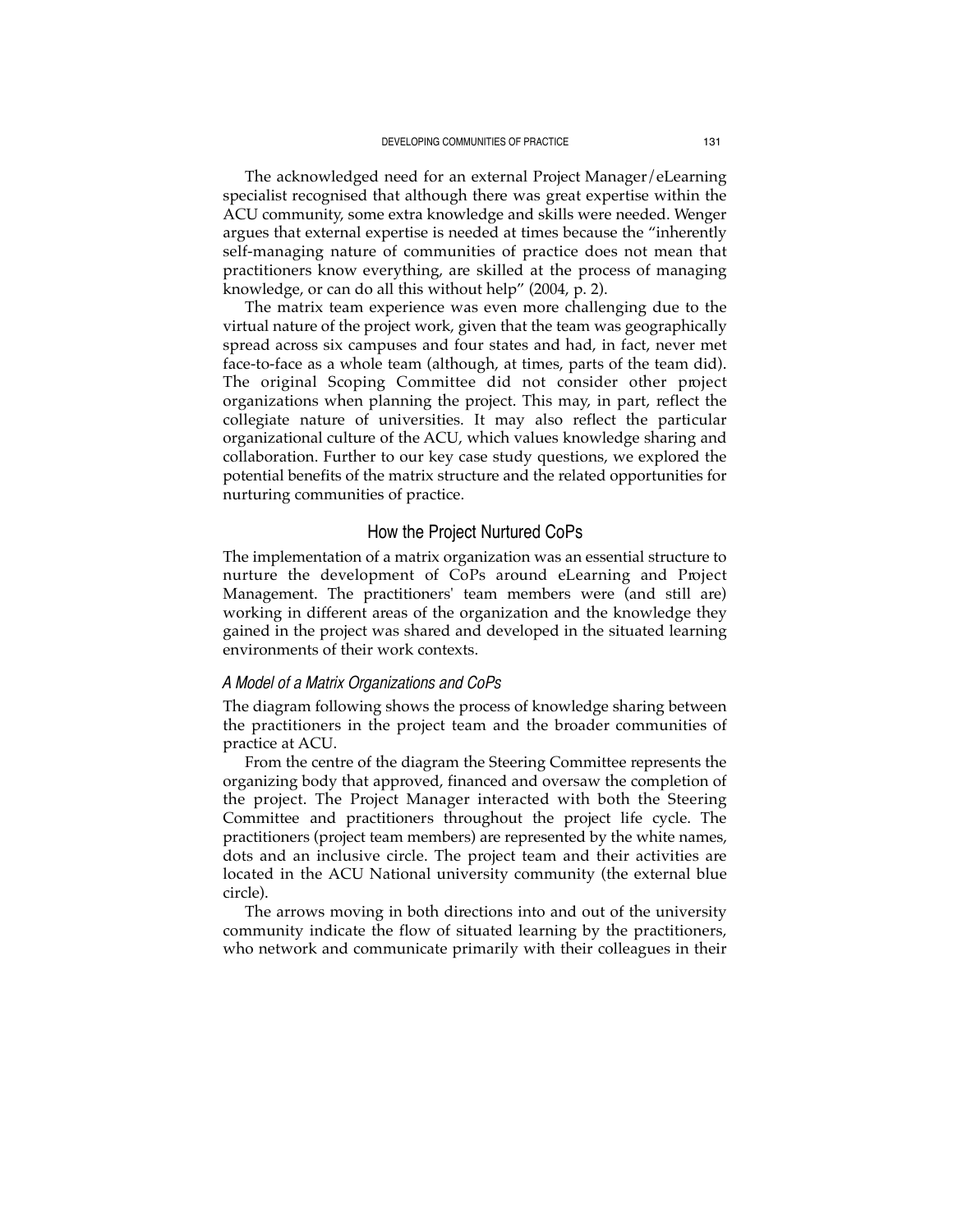

Fig. 1. Nurturing CoPs around eLearning and Project Management

own communities of practice (e.g., fellow Faculty members, IT infrastructure staff, Library staff, etc.). The external community served by ACU is represented by the pale figures on the blue background. The boundaries of the ACU community and the broader society are purposely 'porous' representing ACU's commitment to community engagement.

What follows are examples of how the practitioners (project team members) nurtured their CoPs by sharing their learning. These activities were initiated by the team members themselves or resulted from regular work communications. Thus, the nurturing of the CoPs was somewhat organic and self-sown as a result of the practitioners' involvement in the project. The CoPs were not imposed from outside.

The faculty (academy) who had roles as Faculty *Online Advisers* were able to share their knowledge of eLearning and project management with: (1) their counterparts in the other faculties by reporting at regular weekly videoconferences; and communicating via their dedicated *Blackboard* site, and (2) with all academic and professional staff on each campus by running face-to-face open information sessions and establishing a generic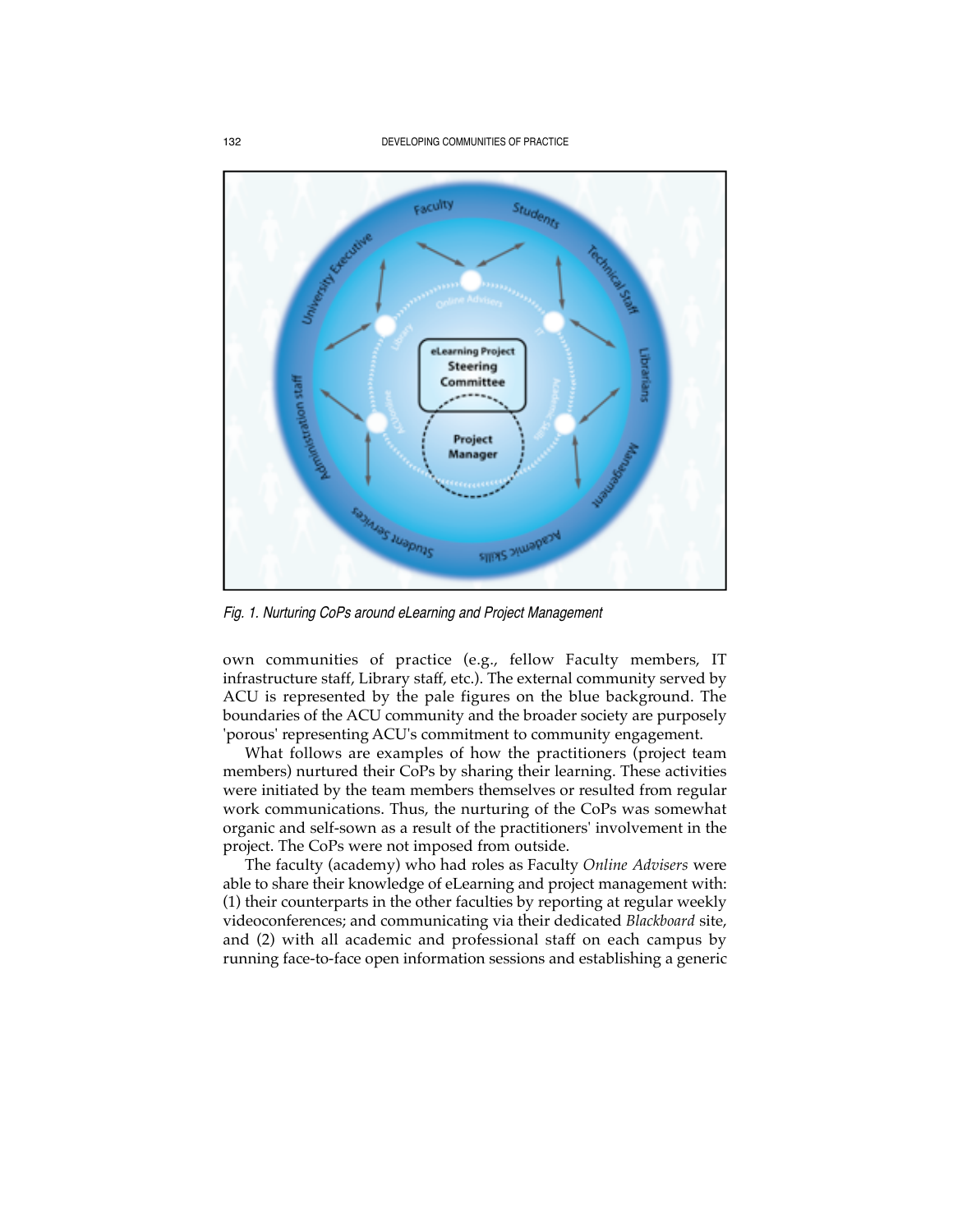eLearning email for questions from staff. This mixture of practices shows the variety of ways the Online Advisers shared their knowledge of new eLearning strategies (learnt about in the project) with other academic staff (situated learning). In addition, one of the academics presented a conference paper that partially addressed this project at a national education technology conference.

The primary *Library* representative: (1) reported back to her functional team on the project, (2) shared her enthusiasm with colleagues who later became involved in eLearning training, and (3) advertised the new eLearning resources on the dedicated Library website, thereby encouraging other librarians to read the new web pages.

The *Academic Skills* support representative learnt more about eLearning and therefore was better able to: (1) help students with eLearning problems and (2) share her new knowledge around the Academic Skills team (via knowledge in practice). Subsequent to this growth in knowledge of the Academic Skills team was a request for a face-to-face workshop to further explore the eLearning initiatives. The *IT* infrastructure staff often commented on how the project management methodology used in the project was very helpful. They subsequently reported utilizing Project Management techniques in other projects.

# **Discussion**

#### *Did the Matrix Organization Nurture the CoPs?*

As discussed, there is a range of ways to organize projects. Are there advantages of the matrix structure in terms of organizational learning? Did the matrix organization assist in getting people out of the organizational silos for which universities are renowned (Arami & Wild, 2006, p.144; Dubé, Bourhis, & Jacob, 2006, p. 70; Wenger, 2004, p. 4)? The situated learning and knowledge sharing that occurred during and after the project between the team members and their various CoPs was

observed as the new knowledge and skills became embedded in practice. Other ways of organizing the project (i.e., functional or pure project) would not have facilitated this *continuous* two-way exchange between the project and the various CoPs from which the team members were drawn. Given that knowledge is embedded in practice, this continuous moving between project and usual functional work enabled timely sharing of new learning from the project. In other project organizations, this knowledge sharing would have to be facilitated in a more formal and one-way fashion, probably at the end of the project with the team reporting back to the wider CoP in some way.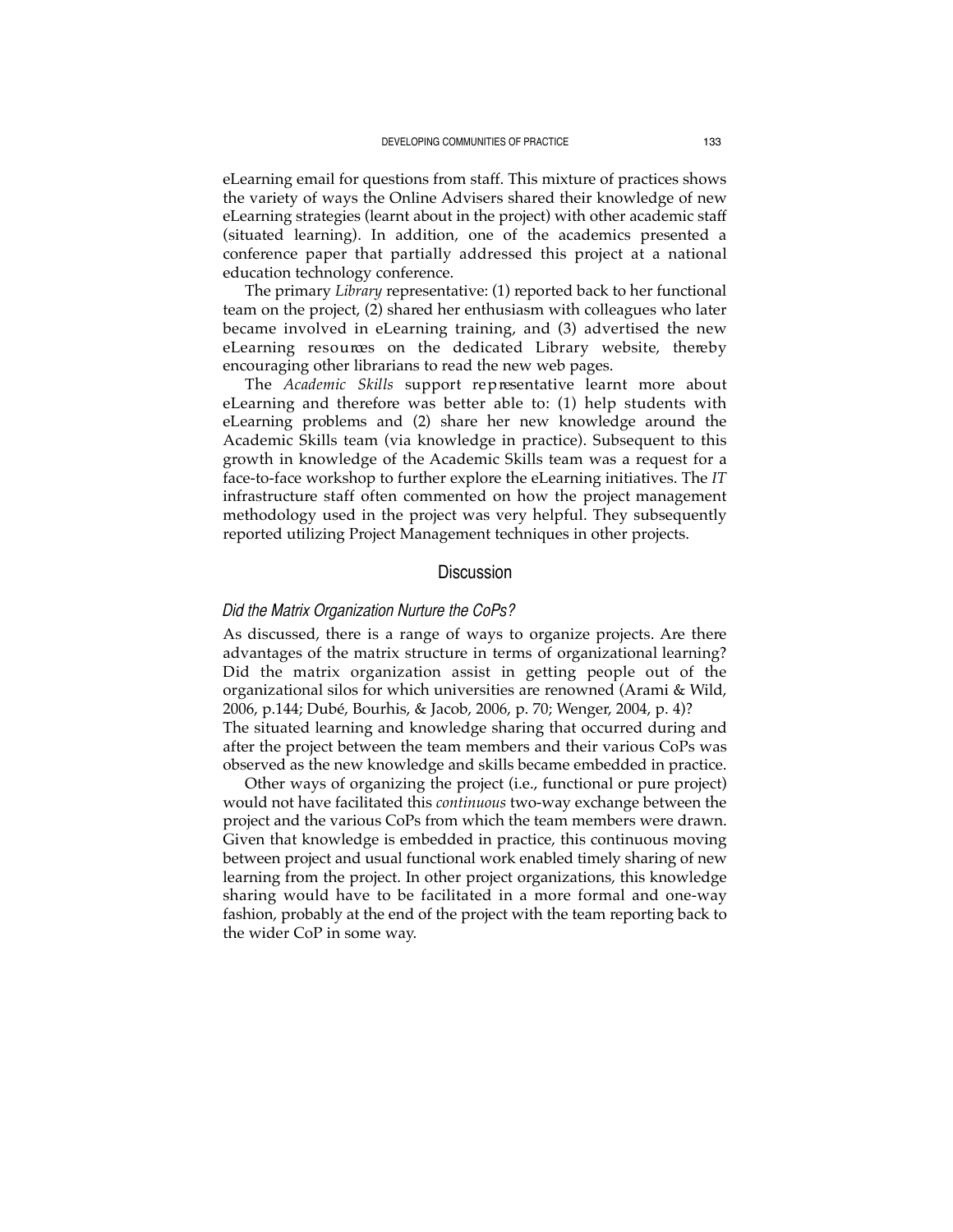# *Evidence Supporting the Matrix Organisation's Facilitation of Knowledge Sharing*

The Senior Lecturers, who also had roles as Online Advisers, continued to teach online and support colleagues in online teaching while still working on the project. The new knowledge and skills acquired during the project were shared and developed in the teaching and mentoring work in the faculties. As one of the Online Advisers commented:

Personally, as a team member, I learned a great deal, particularly about risk management in the context of a project this size. I gained a number of insights which I could apply to other projects with which I was and continue to be involved in within other groups external to ACU. I also enhanced the skills needed for taking part and communicating p roductively in meetings via videoconference format. (Schneider, A . Personal communication, 29 January 2009)

The Online Adviser comments on the approach to leadership taken by the Project Manager arguing that it contributed to a successful outcome and removing conflict between cultures:

The PM was able to exert influence in a way which respected the contributions of the various members of the team. Her organization was flexible enough to allow for delays, and to respond to identified potential risks when they became realities. While meeting deadlines and targets was obviously important, the way the group arrived at the deadlines was also important to her. Her collaborative approach allowed for networking among project members and for mentoring of team members who experienced difficulties. She also enabled team members with particular expertise to assume leadership roles within the project. (Schneider, A. Personal communication, 29 January 2009)

The IT staff simultaneously worked on other IT projects and transferred from the eLearning project good project management practices which they found beneficial. The Academic Skills Advisers as a group no longer felt that eLearning support for students was outside their role as they became more familiar with eLearning via their team's involvement in the project. Their representative commented:

As I joined the project team as the Academic Skills Unit representative after the initial forming of the group, I found the complete and concise documentation of the project (available on the project *Blackboard* site) to be invaluable to gaining a comprehensive overview of the project and its linking to the strategic goals for teaching and learning of the university. Also the documentation clearly situated the role of Academic Skills within the project and as an area of support delivery for students in the eLearning environment. I was able to report back to my Unit about the ongoing progress of the project after our monthly teleconference meetings and so help to create more awareness of the increasingly important role that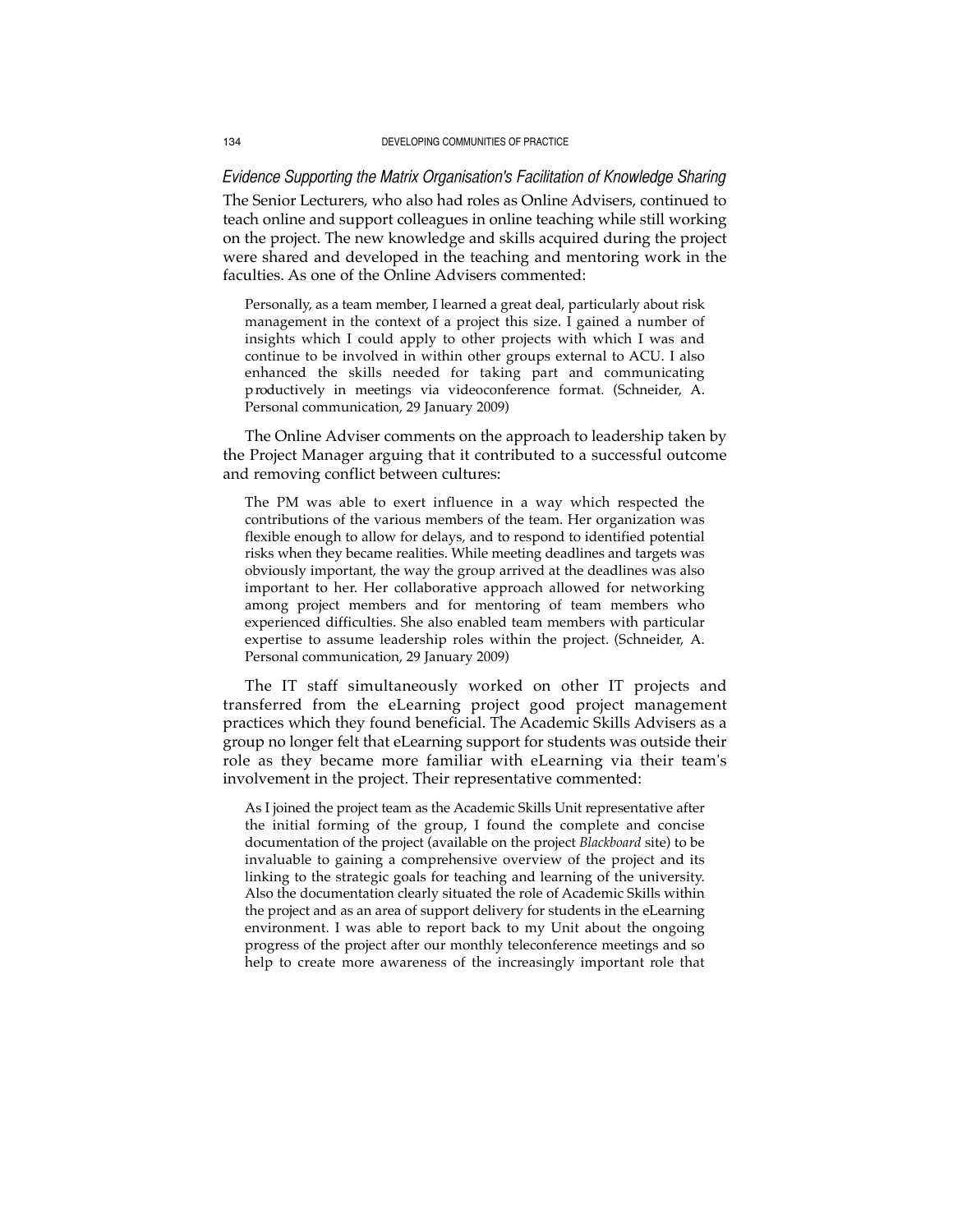Blackboard, as the University's Learning Management System, would play in the ongoing teaching and learning experiences of staff and students.

At our national ACU Academic Skills Unit meeting in June 2008 part of the focus of the meeting was eLearning and the Academic Skills Advisers from all campuses were able to trial the new eLearning Student Tutorial. There were presentations from both the Director of Flexible Teaching and Learning and an online educational designer. The growth and development of an eLearning environment as the accepted means of engaging students in the tertiary education process has direct implications for delivery of support services for areas like the Academic Skills Unit. For Academic Skills, being part of a project like the eLearning Tutorials development helped to create networking opportunities for future joint projects, helped to progress the conversation within the Academic Skills Unit of the strategies for effective service delivery of support, and provided an opportunity to learn more about the use of Blackboard as a Learning Management system. (Majkut, A. Personal communication, 30 January 2009)

### *Limitations of the Matrix Model*

Positive evidence such as these comments does not mean, however, that the matrix structure did not present considerable challenges for the team. Many of the team members had not met before, since they were drawn from different campuses and functional areas. They were aiming to work collaboratively on a new task which none of them had done before. And, since eLearning is still relatively new at ACU, the eLearning expertise in the team was also relatively new and, in some areas, patchy. The drivers for commitment to such a challenging project were the *creative culture* at ACU, recognised as a key driver in eLearning projects by Arami and Wild (2006, p. 145), and the opportunity for enhancing the reputation of team members at ACU by their involvement in an innovative project. Wenger acknowledges and supports the use of peer recognition as a driver and recommends "community-based feedback and acknowledgement mechanisms that celebrate community participation" (Wenger, 2004, p. 7). Ardichvili (2008, p. 544) also argues the importance of this driver: "…people tend to actively contribute to online communities when they perceive that this enhances their professional reputations, and when they feel a strong commitment to the community, being structurally embedded in the network of exchange." A range of acknowledgements and rewards were used in this project to ensure team members felt valued and recognised for their commitment to the project. They will be discussed in the next section.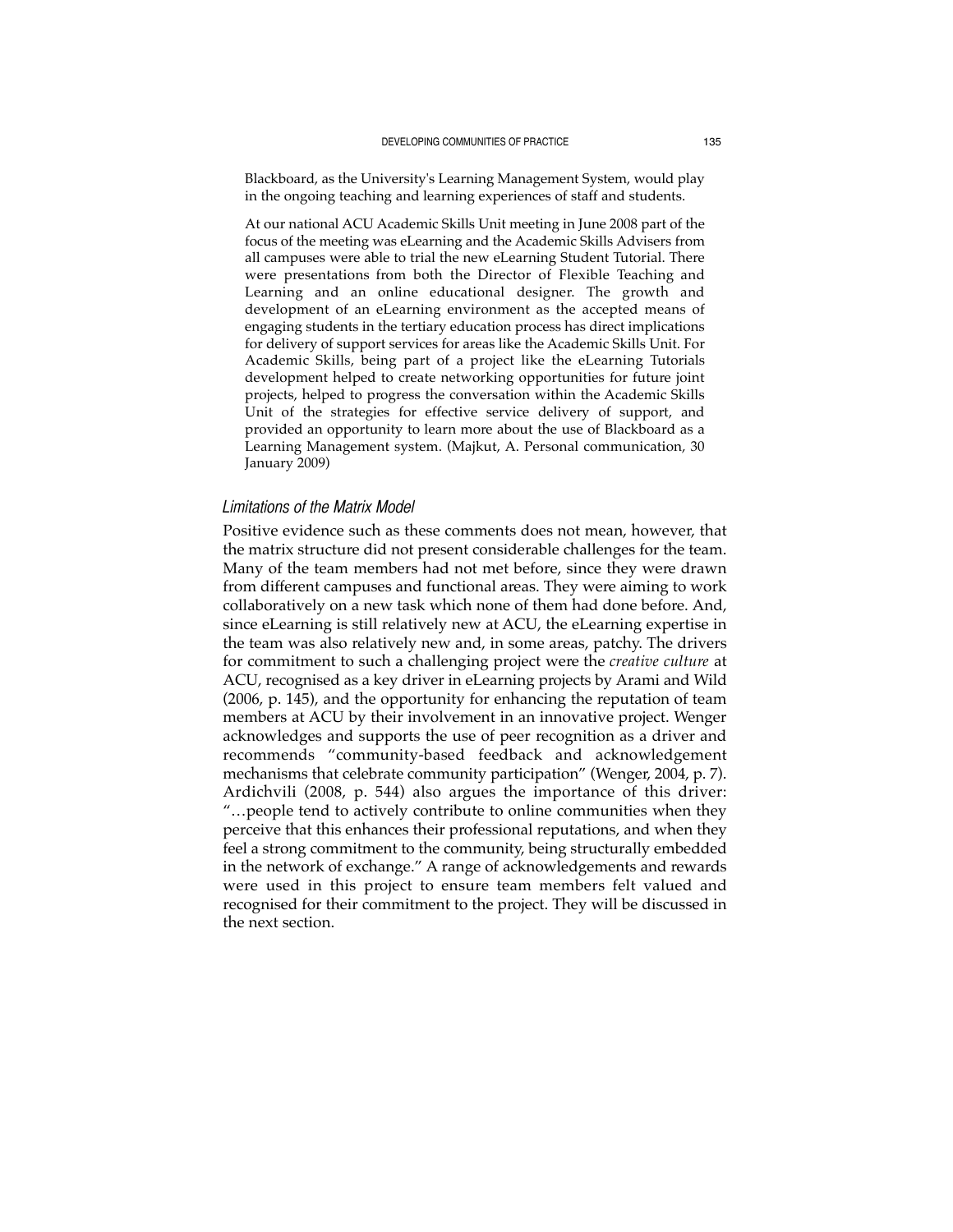### *Can Project Management Methodology Nurture the CoPs?*

Every project is an opportunity to convince faculty of the benefits of the project management approach. If project management processes can facilitate knowledge sharing both within the team and between the team and the broader ACU community, then this is a tangible demonstrated benefit.

Of the Project Management Body of Knowledge's (PMI, 2004) nine project management knowledge areas, two were found to be most useful in ensuring knowledge was shared and, in turn, nurtured the CoPs. The following sections discuss the knowledge areas of communications and quality management.

# *Communication Management*

A formal communication plan was devised, monitored and reviewed throughout the project. The ACU Project Communications Plan template was used. Table 1 itemizes the range of communications used and how it encouraged knowledge sharing in practice, thus nurturing CoPs.

Table 1: How communications strategy facilitated knowledge sharing

| <b>Communication Tool</b>                                                                                          | <b>How it Facilitated Knowledge</b><br><b>Sharing and Nurturing CoPs around</b><br>eLearning and Project Management                      |
|--------------------------------------------------------------------------------------------------------------------|------------------------------------------------------------------------------------------------------------------------------------------|
| During Development Phase                                                                                           |                                                                                                                                          |
| Project website for housing project documents<br>and communications between team <sup>1</sup>                      | All team members were asked to review<br>project plans and provide feedback; members<br>became familiar with PM methodology and<br>plans |
| Monthly team video conferences                                                                                     | All team members heard how other members<br>were contributing to the project and gained<br>knowledge of their expertise                  |
| Regular meetings between Project Manager<br>and Steering Committee representative to<br>report on project progress | The Steering Committee representative<br>learnt more about project management issues                                                     |
| Monthly project report for Steering Committee                                                                      | The Steering Committee could observe and<br>appreciate rigorous project management<br>reporting                                          |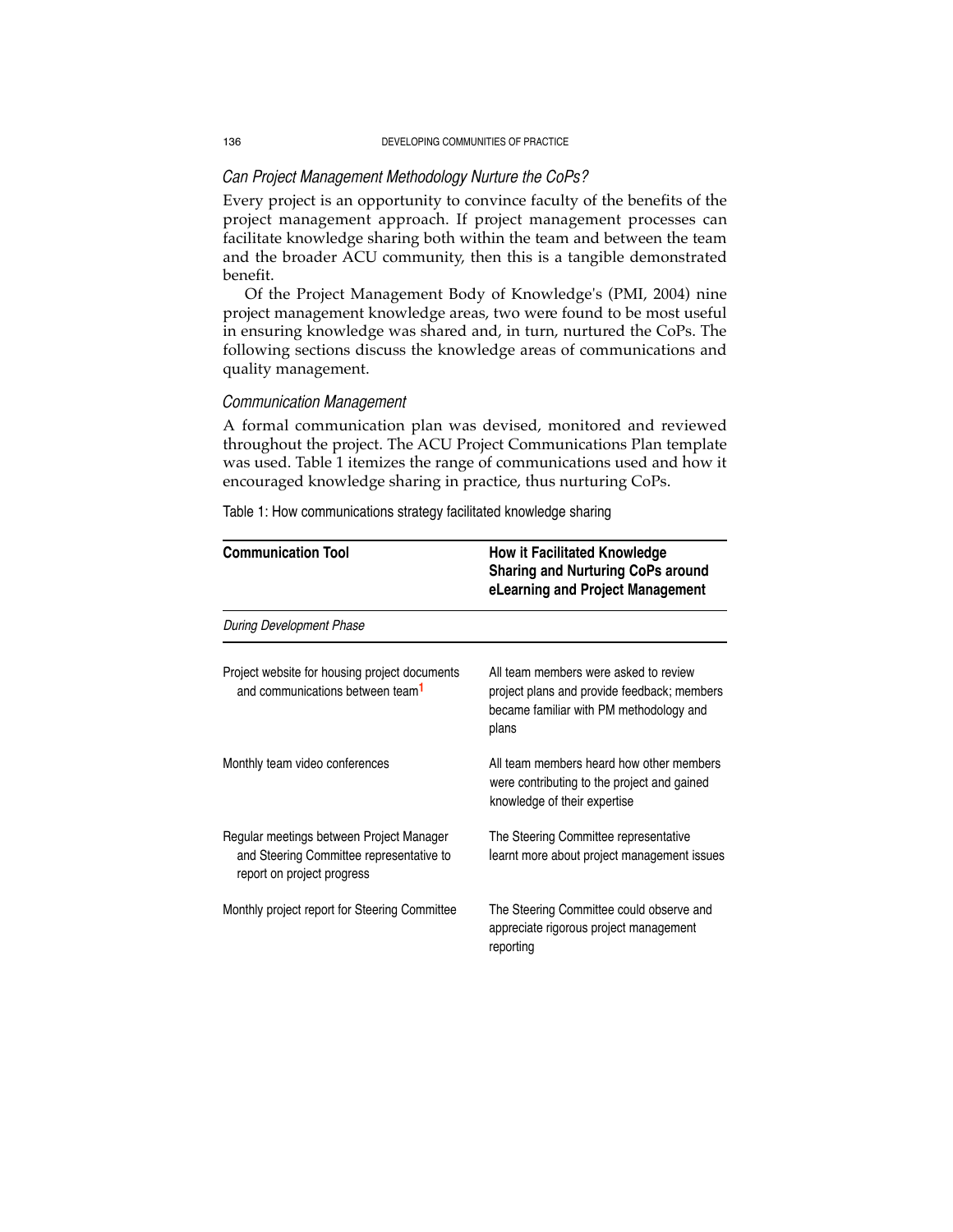| <b>Communication Tool</b>                                                                                                               | How it facilitated knowledge<br>sharing and nurturing CoPs around<br>eLearning and Project Management                                                 |
|-----------------------------------------------------------------------------------------------------------------------------------------|-------------------------------------------------------------------------------------------------------------------------------------------------------|
| During Development Phase                                                                                                                |                                                                                                                                                       |
| Risk Log                                                                                                                                | Team members were able to observe<br>explicit risk management as an integral part of<br>project management.                                           |
| <b>During Implementation Phase</b>                                                                                                      |                                                                                                                                                       |
| Promotional activities, e.g., posters,<br>bookmarks, screen savers, articles in ACU<br>newsletter etc.                                  | Whole of ACU community able to observe<br>the importance of effective promotion in<br>implementing new resources and rolling out<br>project products. |
| At Project Closure                                                                                                                      |                                                                                                                                                       |
| Celebrations and recognition,<br>e.g., formal launch, individual<br>letters of thanks from PVC (AA)<br>to all team members, small gifts | Project team members and Steering<br>Committee able to observe the positive impact<br>of celebrating project success.                                 |
| Post Project Review report<br>(all team members invited to<br>contribute)                                                               | Project team members and Steering<br>Committee able to observe the value of<br>and review articulating lessons learnt.                                |

**1**. The use of the website for communications was abandoned mid-project, since team members preferred email

# *Quality Management*

A formal quality plan was devised, reviewed and revised throughout the project. The ACU Project Quality Plan template was used. Table 2 itemizes the range of quality assurance strategies used and how they encouraged knowledge sharing in practice, thus nurturing CoPs.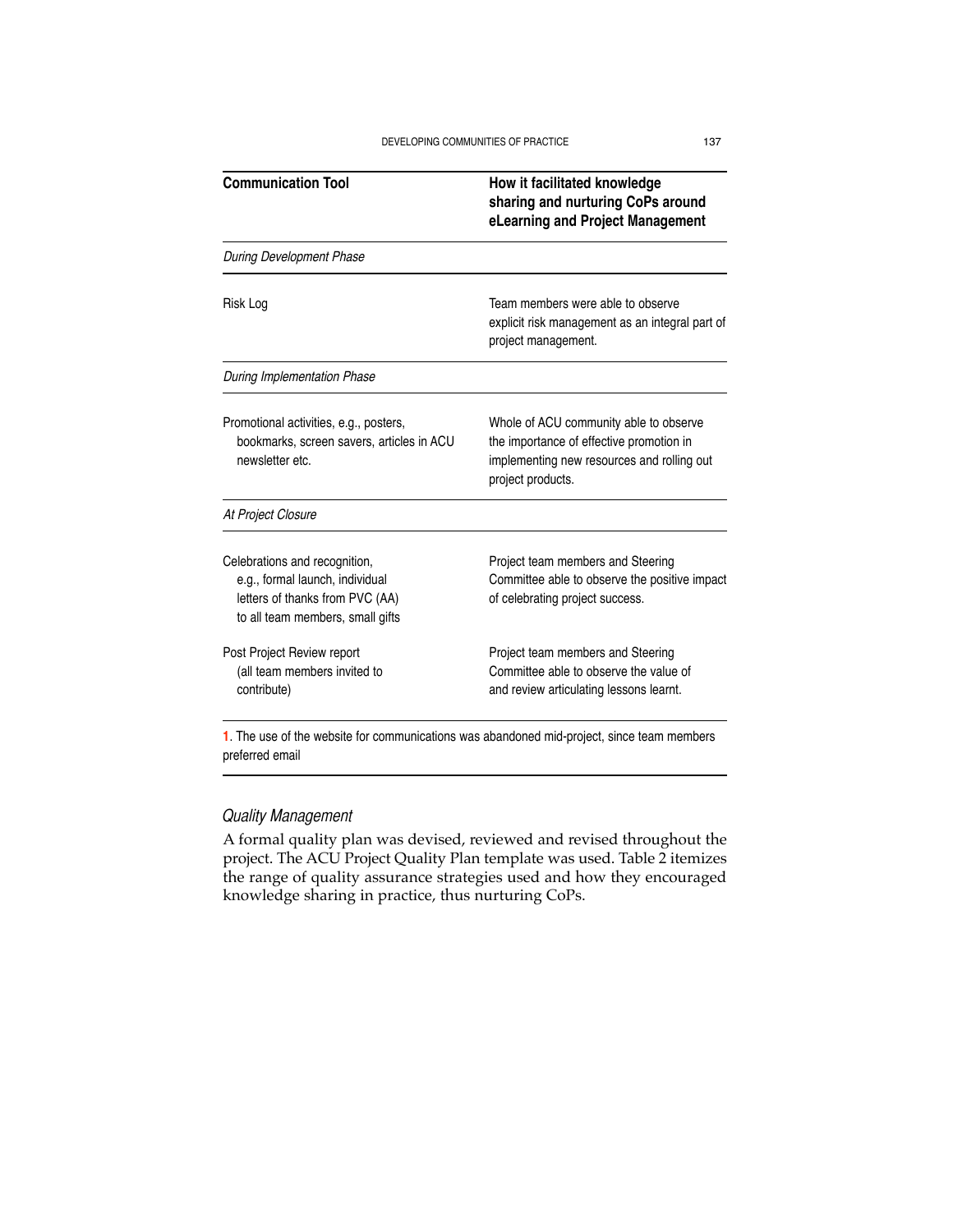138 DEVELOPING COMMUNITIES OF PRACTICE

**Quality Assurance Strategy How it facilitated knowledge sharing and nurturing CoPs around eLearning and Project Management** During Development Phase Project processes explicitly addressed the KPIs This documentation alerted all to the need for of the Strategic Plan for projects to be aligned to an organization's stated plans and goals. Inclusion of end users (faculty and students) Knowledge was brought into the project on scoping committee from end users from project initiation. Extensive consultation with various groups Broader ACU community observed around university (e.g., First Year Experience the importance of stakeholder management Coordinators, Disability Unit, etc.) in projects. All resources complied with accessibility **All team members became familiar with** guidelines accessibility guidelines for online resources which is useful knowledge in their own CoP Testing of resources during development Two-way knowledge sharing between team and end users Editing of text of resources by Academic Skills Detailed knowledge of the content of the Adviser with editing skills **resources residing in Academic Skills Unit** During Implementation Phase Evaluation of resources by end users Two-way knowledge sharing between team (staff and students) and end users. External evaluation of resources by Two-way knowledge sharing between ACU eLearning expert **and broader community**. At Project Closure Project review meeting and post project **Project team members and Steering** review report **acknowledge that the lessons from each** project contribute to learning of the CoP around project management at the university.

Table 2. How quality assurance strategy facilitated knowledge sharing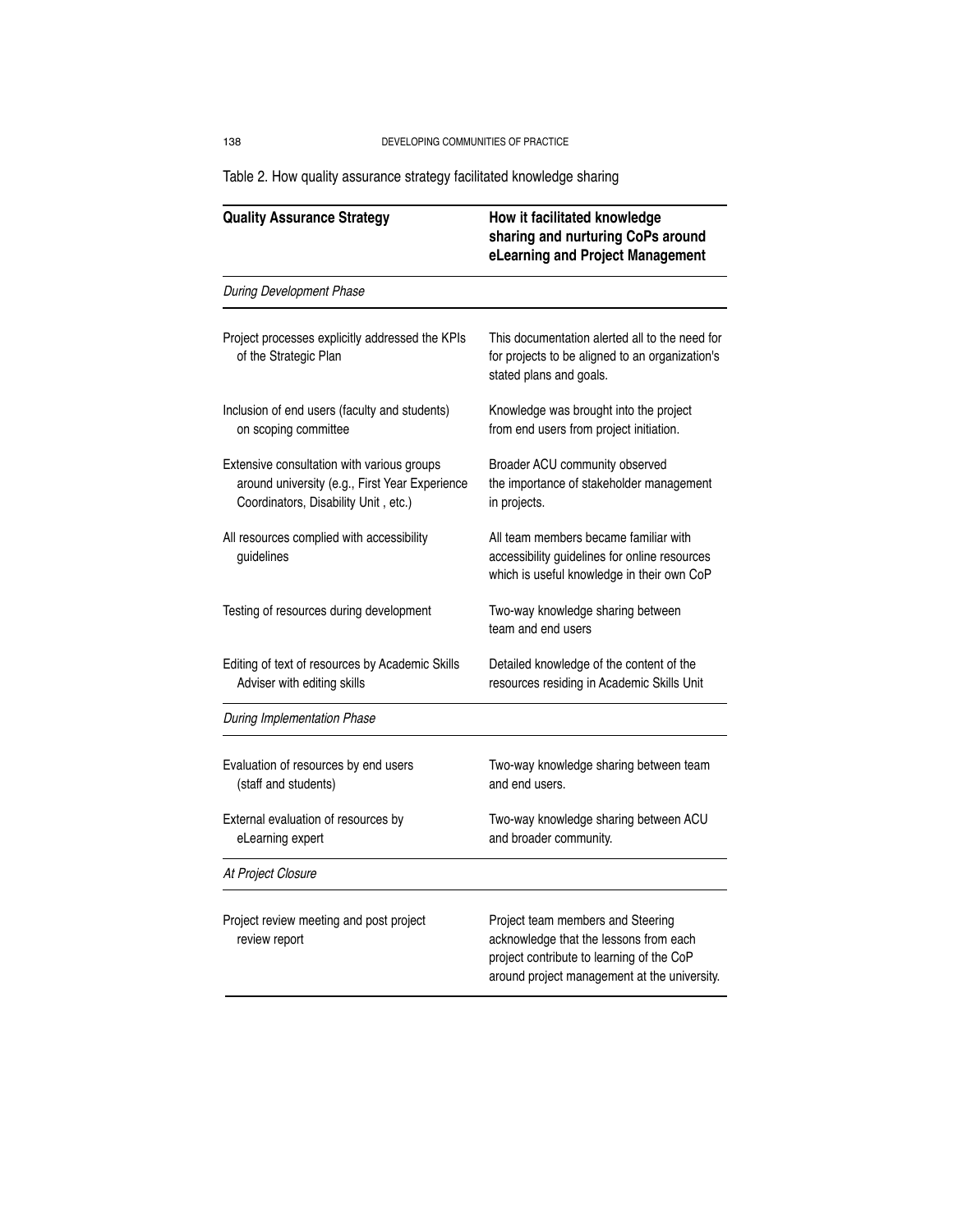The specific strategies used in the communication and quality management in the project demonstrate how the project management processes provided the means for knowledge sharing and knowledge management within the areas of eLearning and Project Management.

#### *Recommendations*

This matrix organization was seen to have two key benefits—to acknowledge and harness the broad range of knowledge and skills of the team members with regard to eLearning at ACU, and secondly to offer the opportunity for learning more about eLearning and project management to these key people across the university. The matrix organization was an essential structure to nurture the development of CoPs around eLearning and Project Management but it is always important to consider minimizing any potential disadvantages of the matrix model.

There are five key recommendations that flow from this project.

### *1. Consider matrix organization of projects as a tool in knowledge sharing*

Our reflections on this project suggest that it may be useful for others to consider the advantages of the matrix organizational structure when knowledge sharing and the nurturing of CoPs is a prime objective. Obviously not all projects have this objective, particularly when the project involves very new or innovative technologies, or where a great deal of external expertise is critical.

# *2. Acknowledge the goal of knowledge sharing at project initiation*

It is recommended that if a matrix structure is chosen, even if only, in part, to capitalize on knowledge sharing, then it may be of value to acknowledge this aim explicitly in the project with all team members. Wenger argues that, "the role of community then is to make sure that project-specific learning does not remain either local or incidental" (Wenger, 2004, p. 5). The intention is that if projects are initiated with this secondary outcome in mind, i.e., nurturing knowledge sharing and CoPs, that even greater and more measurable benefits may arise from the project.

### *3. Buy in PM expertise when needed*

This project reflected the value of hiring appropriate project management expertise when an organization has not reached PM maturity. In this way effective project management methodology can be demonstrated and, hopefully, the benefits observed, will encourage the use of PM methodology in future projects.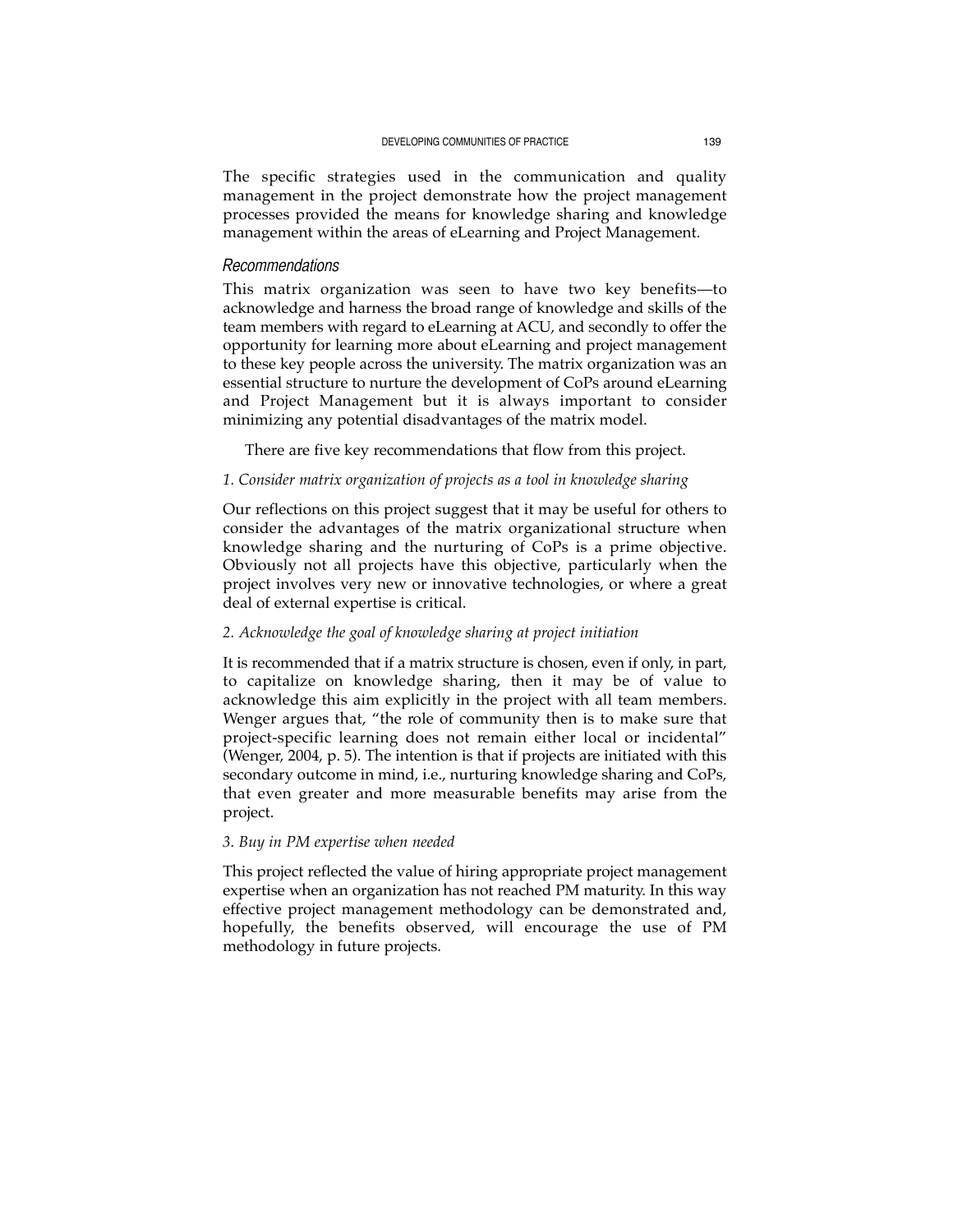#### 140 DEVELOPING COMMUNITIES OF PRACTICE

*4. Be mindful of the potential clash of cultures when using project management methodologies in a university setting* 

By recognising the importance of academic freedom and collegial cultures in universities, a Project Manager can hopefully avoid some of the common pitfalls of trying to enforce PM methodologies in an academic setting.

# *5. Actively seek to minimise the disadvantages of projects organized with a matrix structure*

Negotiate with the team members' functional managers at the project initiation stage to help manage competing priorities between the project and normal duties. Allocating set periods for working on the project (e.g., specific days) can help the team member manage expectations.

### Conclusion

This reflective case study argues that a matrix organization for projects can facilitate knowledge sharing and the growth and development of communities of practice. An interesting factor in this case is that the participants would not have explicitly described themselves as being part of 'communities of practice' as such, and neither did they explicitly acknowledge, at the time, the knowledge sharing taking place. It is only with the benefit of reflection and analysis of the project that these secondary outcomes were recognized and captured as lessons learnt for future projects. The potential of projects structured using a matrix organization to facilitate knowledge sharing within and across communities of practice has been demonstrated in this case study. As well as achieving project goals on time and on budget, successful projects also have the potential to promote organizational learning. Our experience on this project demonstrates that a matrix structure does this by facilitating knowledge sharing and nurturing communities of practice.

### **References**

ACU National. (2007a). *ACU Strategic Plan for Online Teaching and Learning.* Retrieved from: http://www.acu.edu.au/\_\_data/assets/pdf\_file/0016/48022/StratPlanOnlineT\_and\_ LFeb07Final.pdf

ACU National. (2007b). *ACU Management Policy.* Retrieved from:

http://www.acu.edu.au/\_\_data/assets/word\_doc/0004/51817/Project\_Management \_Policy.doc

Applebee, A., & Veness, D. (2006). Flexmasters: Developing eLearning project management skills. In B. Pasian, & G. Woodill (Eds.), *Plan to learn: Case studies in eLearning project management* (pp. 17-22). Ontario, Canada: Canadian eLearning Enterpise.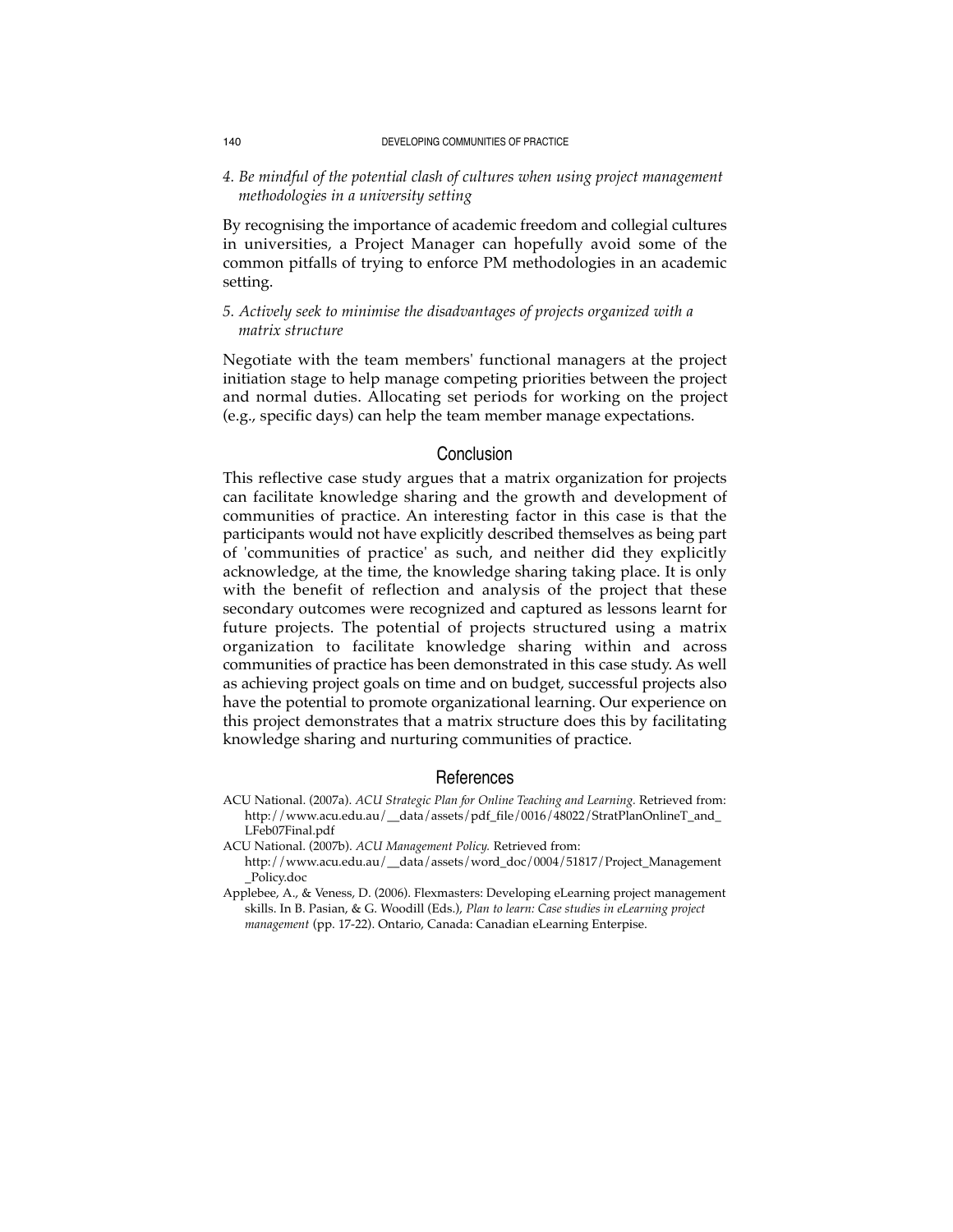- Arami, M., & Wild, F. (2006). Barriers and Drivers of University eLearning Projects: A Case Study of Learn@WA. In B. Pasian, & G. Woodill (Eds.), *Plan to learn: Case studies in eLearning project management* (pp. 141-146). Ontario, Canada: Canadian eLearning Enterprise Alliance.
- Ardichvili, A. (2008). Learning Knowledge sharing in Virtual Communities for Practice: Motivators, Barriers and Enablers. *Advances in Developing Human Resources, 10*(4), 541- 554.
- Berquist, W.H. (1992). *The four cultures of the academy*. San Francisco: Jossey-Bass
- Bullen, M. (2006). When Worlds Collide: Project Management and the Collegial Culture. In B. Pasian, & G. Woodill (Eds.), *Plan to learn: Case studies in eLearning project management* (pp. 169-171). Ontario, Canada: Canadian eLearning Enterprise Alliance.
- Contu, A., & Willmott, H. (2006). Studying Practice: Situating Talking About Machines. *Organization Studies, 27*(12), 1769.
- Cooke, H. S., & Tate, K. (2005). *The McGraw-Hill 36-Hour Course in Project Management.* New York: McGraw-Hill.
- Dubé, L., Bourhis, A., & Jacob, R. (2006). Towards a Typology of Virtual Communities of Practice. *Interdiciplinary Journal of Information, Knowledge and Management, 1,* 69-93.
- Garrison, D.R., & Anderson, T. (2003). *E-Learning in the 21st century. A framework for research and practice.* New York: Routledge.
- Gray, C.F., & Larson, E.W. (2003). *Project management: The managerial process.* Boston: McGraw Hill Irwin.
- Kerzner, H. (2001). *Strategic planning for project management using a project management maturity model.* New York: John Wiley and Sons.
- Kerzner, H. (2006). *Project management: A systems approach to planning scheduling and controlling* (9th ed.). New York: John Wiley and Sons.
- Lave, J., & Wenger, E. (1991). *Situated learning: Legitimate peripheral participation.* Cambridge: Cambridge University Press.

Lindkvist, L. (2005, September). Knowledge Communities and Knowledge Collectives: A Typology of Knowledge Work in Groups. *Journal of Management Studies, 42*(6).

- Meredith, J. R., & Mantel, S. J. (2006). *Project management: A mangerial approach.* John Wiley & Sons.
- Pennypacker, J. S., & Grant, K. P. (2003). Project Management Maturity: An Industry Benchmark. *Project Management Journal, 34*(1), 4-11.
- Project Management Institute (2004). *Project management body of knowledge* (3rd ed.) (PMBOK).
- Roberts, J. (2006). Limits to Communities of Practice. *Journal of Management Studies, 43*(3), 623-639.
- Wegner, E. (1998). *Communities of practice: Learning, meaning and identity.* Cambridge: Cambridge University Press.

Wenger. (2001). *Supporting communities of practice.* Self published report available at: http://ewenger.com/tech

Wenger, E. (2004, January-February). Knowledge management is a doughnut: Shaping your knowledge strategy with communities of practice. *Ivey Business Journal,* 1-8.

Wenger, E., & Snyder, W. (2000, January-February). Communities of Practice: The Organizational Frontier. *Harvard Business Review,* 139-145.

Wenger, E., McDermott, R., & Snyder, W. (2002). *Cultivating communities of practice: A guide to managing knowledge.* Harvard Business School Press.